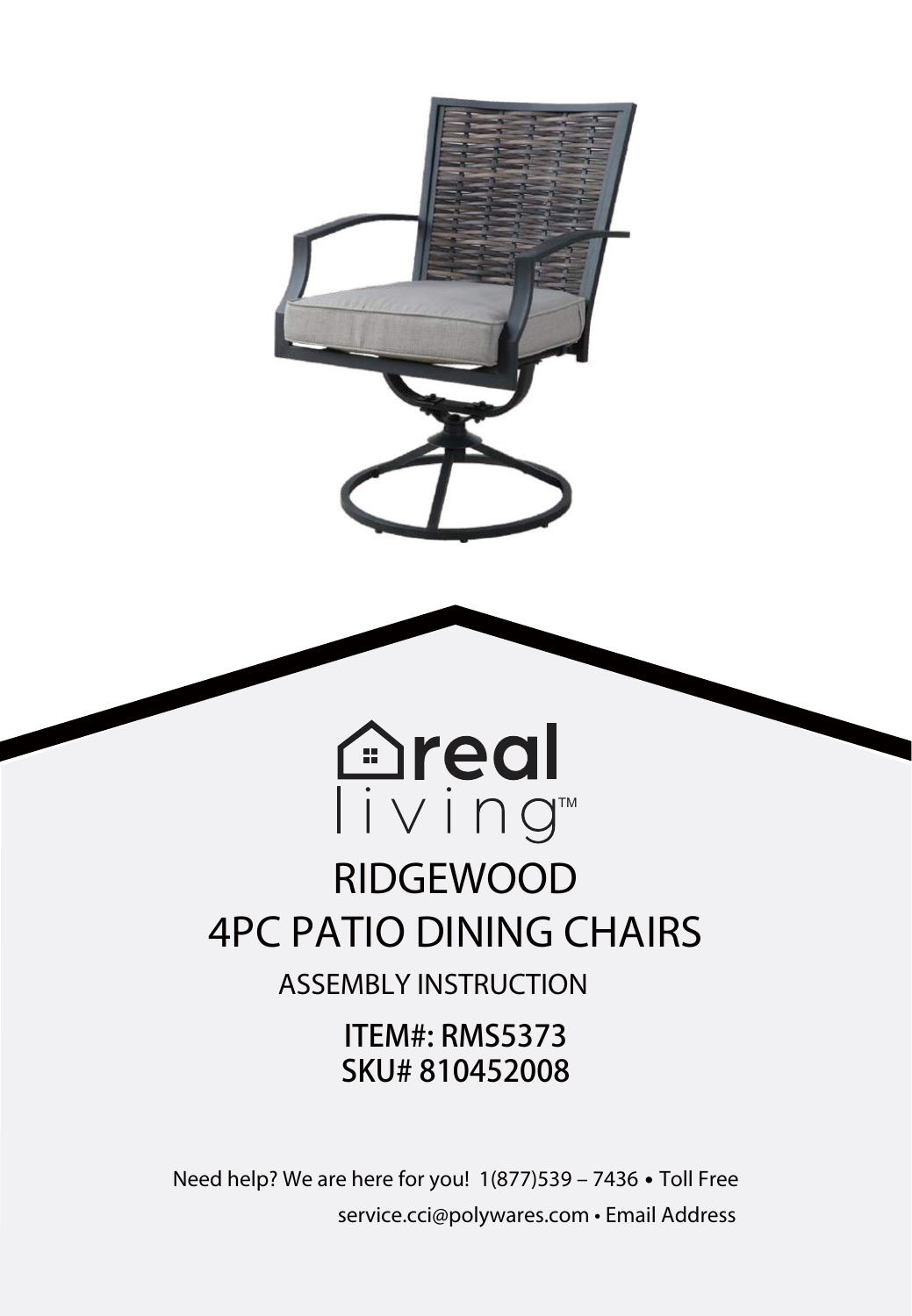### GENERAL BEST PRACTICES FOR ASSEMBLY:

Read all instructions before starting

Clear a flat covered space to begin assembly

Always best to do it with a friend

Note that hardware required is provided for every step

Pay attention to orientation

Letter of the part corresponds to a sticker on the product

Number of the hardware corresponds to its letter in the package

Helpful hints provided along the way

Retain these assembly instructions for future reference

### WARNINGS:

Regularly check hardware and tighten if necessary

Use the correct bolts as indicated. Do not tighten any of the bolts until the chair is completely assembled.

Do not discard of any of the packaging until you have checked that you have all of the parts and ttings required.

Keep children away during assembly. This item contains small parts that can be swallowed by children.

Children should always be under direct adult supervision while using this product.

Chair is for sitting purposes only. Standing on or misuse of chair may result in damage or injury.

Not intended for commercial use. Weight limit is 250 lbs (113.5 kg).

### MAINTENANCE:

Wash frame and fabric parts with mild soap and water, rinse thoroughly, and dry completely. Do not use bleach,

acid, or other solvents on the frame or fabric parts.

The cushions may be washed on the surface only by using mild soap and water or a commercial foaming

upholstery cleaner if necessary. If washed, rinse well and hang to dry. Do not machine wash or dry.

We recommend the use of furniture covers when not in use.

Inspect and tighten all of the bolts and fasteners on a regular basis to ensure the proper performance and safety of your chair.

In order to prolong the life and beauty of your chair, we recommend that it be stored in a dry and protected area during off season periods.

#### PAGE 1 OF 4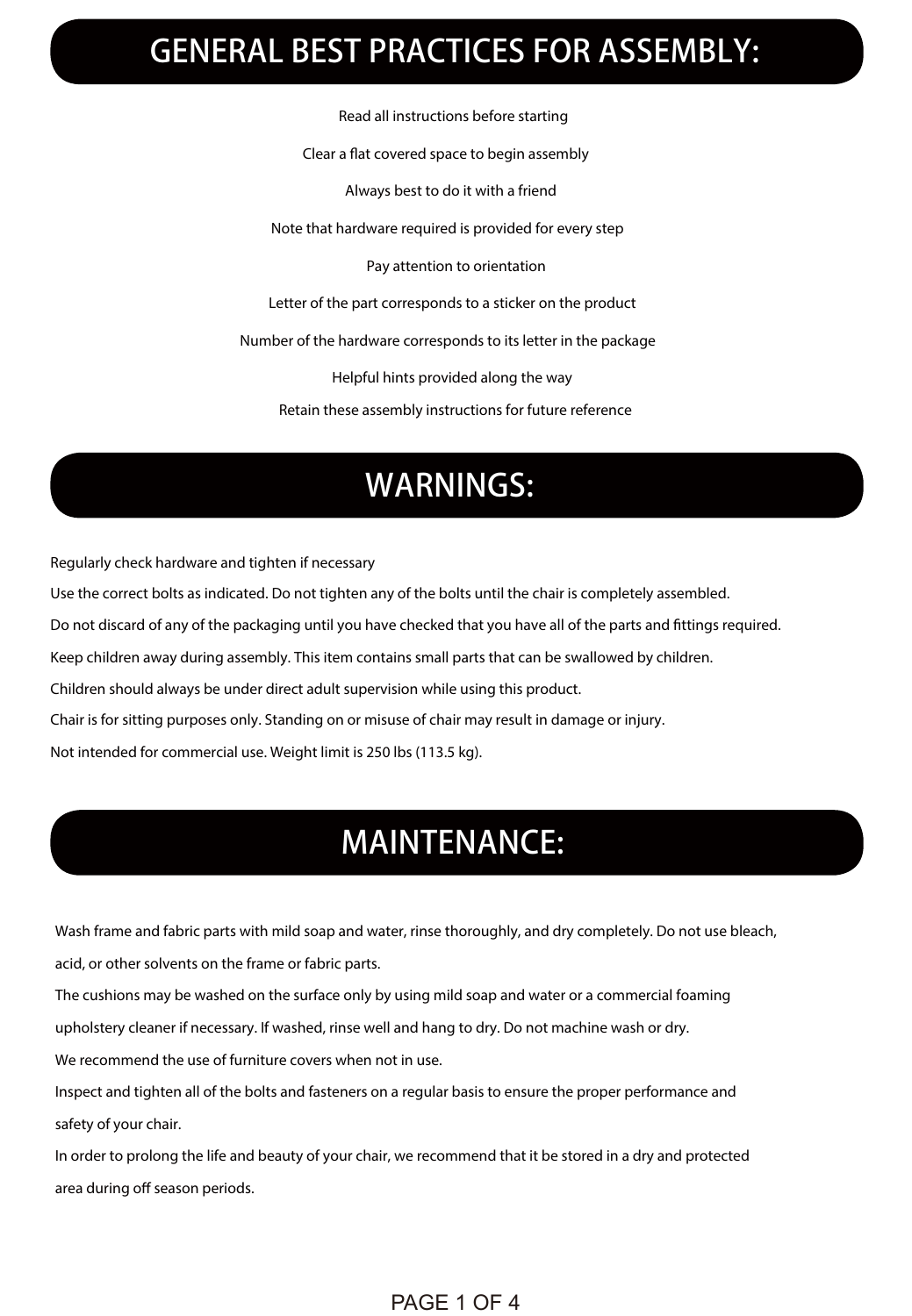





## STEP 1



PARTS REQUIRED: 1, 2, 6, & 9

| PART<br>NO. | <b>MATERIAL CODE</b> | PART                               | O'TY |
|-------------|----------------------|------------------------------------|------|
|             | RMS5373-CS11-2       | <b>SEAT ASSEMBLY</b>               |      |
| 2           | RMS5373-CS14-1       | <b>SUPPORT FRAME</b>               |      |
| 3           | RMS5373-CS12-1       | <b>BASE ASSEMBLY</b>               |      |
| 4           | RMS5373-CS19-1       | <b>SEAT POST</b>                   |      |
| 5           | 18000744004          | <b>DECORATIVE</b><br>PLASTIC COVER |      |
| 6           | 17C33A0706001YX      | <b>MINIMUM</b><br>BOLT M6*15       |      |
| 7           | 17C01A0814001YX      | BOLT M8*40                         |      |

| FARTO LIOT         |                      |                                    |      |  |             |                      |                                                  |                  |  |  |  |
|--------------------|----------------------|------------------------------------|------|--|-------------|----------------------|--------------------------------------------------|------------------|--|--|--|
| <b>PART</b><br>NO. | <b>MATERIAL CODE</b> | <b>PART</b>                        | Q'TY |  | PART<br>NO. | <b>MATERIAL CODE</b> | <b>PART</b>                                      | $Q^T$            |  |  |  |
|                    | RMS5373-CS11-2       | <b>SEAT ASSEMBLY</b>               |      |  | 8           | 17C33A0712001YX      | $\left(\theta\right)$ municipality<br>BOLT M6*35 |                  |  |  |  |
| 2                  | RMS5373-CS14-1       | <b>SUPPORT FRAME</b>               | 1    |  | 9           | 17FA05040301-YX      | WASHER d6.5*D13*1.0                              | 4                |  |  |  |
| 3                  | RMS5373-CS12-1       | <b>BASE ASSEMBLY</b>               | 4    |  | 10          | 17FA08060601-YX      | U<br>WASHER d8.5*D17*1.6                         | 4                |  |  |  |
| 4                  | RMS5373-CS19-1       | <b>SEAT POST</b>                   |      |  | 11          | 17FC08030801-YX      | Z<br>WASHER d8.5*D12*2.1                         | $\boldsymbol{4}$ |  |  |  |
| 5                  | 18000744004          | DECORATIVE<br><b>PLASTIC COVER</b> |      |  | 12          | 17FA05100701-YX      | WASHER d6.5*D30*2.0                              |                  |  |  |  |
| 6                  | 17C33A0706001YX      | $(\theta)$ bununump<br>BOLT M6*15  | 4    |  | 13          | 17D03A040401-YX      | JAM NUT M8*1.25                                  | 4                |  |  |  |
| 7                  | 17C01A0814001YX      | $\Theta$<br>BOLT M8*40             | 4    |  | 14          | 61R5373C00001BA      | <b>SEAT CUSHION</b>                              |                  |  |  |  |

 $\begin{picture}(150,10) \put(0,0){\line(1,0){100}} \put(10,0){\line(1,0){100}} \put(10,0){\line(1,0){100}} \put(10,0){\line(1,0){100}} \put(10,0){\line(1,0){100}} \put(10,0){\line(1,0){100}} \put(10,0){\line(1,0){100}} \put(10,0){\line(1,0){100}} \put(10,0){\line(1,0){100}} \put(10,0){\line(1,0){100}} \put(10,0){\line(1,0){100}}$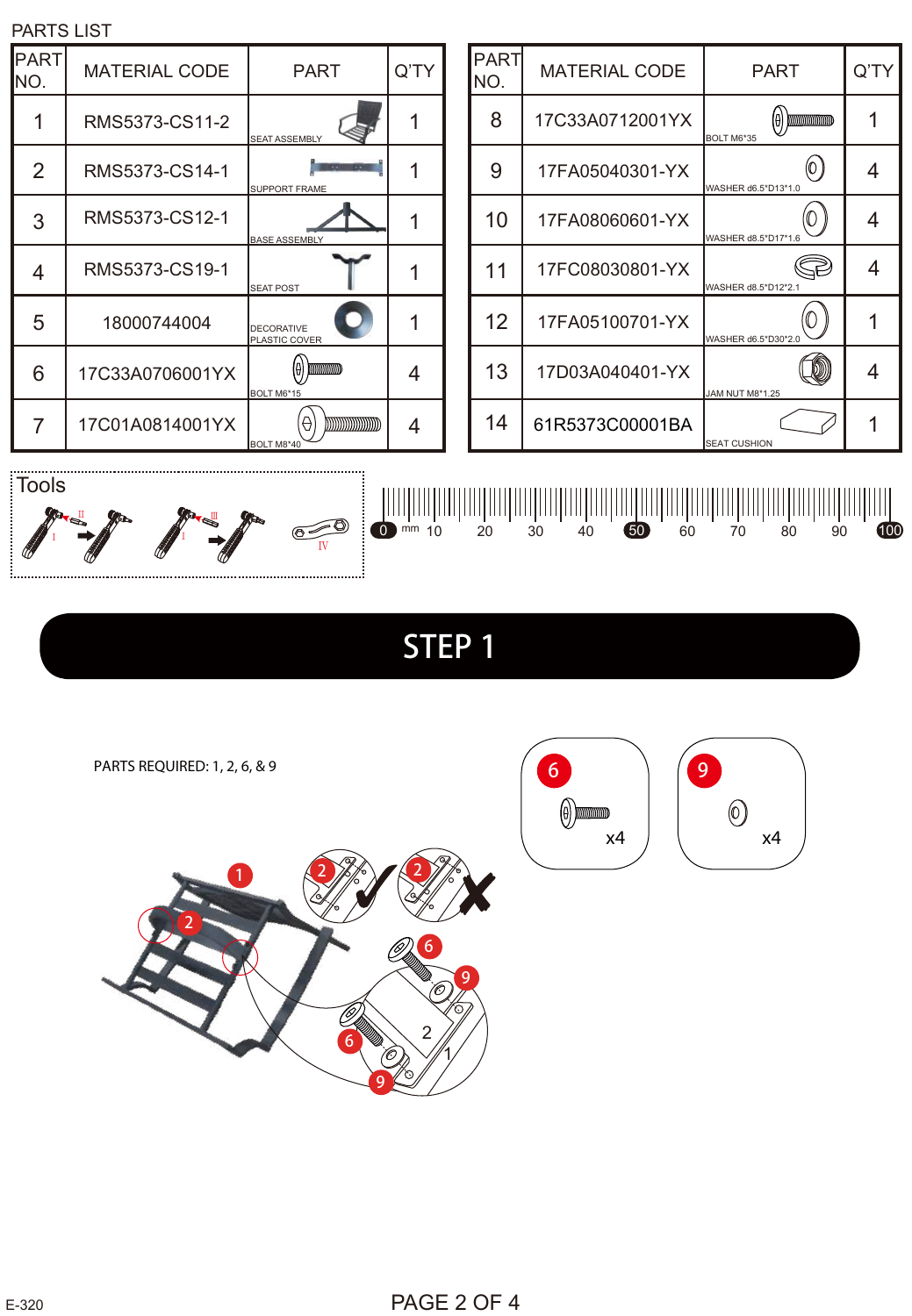### STEP 2

 $(\ominus)$ 

 $\circledS$ 

PARTS REQUIRED: 2, 4, 7, 10, 11, & 13 Tighten all bolts by using the supplied Hex key.





STEP 3

PARTS REQUIRED: 3, & 5